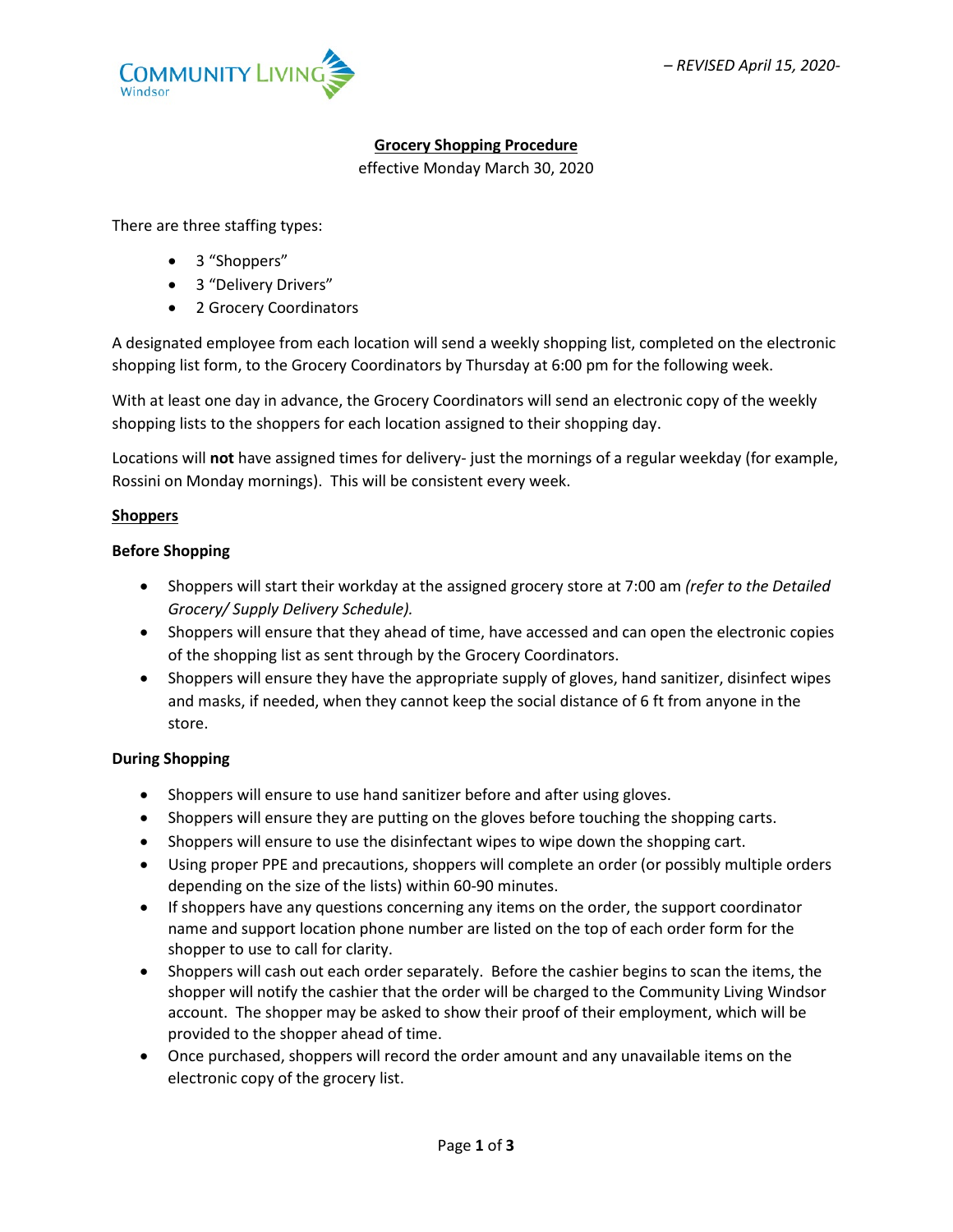

- Shoppers will meet the delivery driver in the parking lot, once the order is completed. When the delivery person arrives at the store, they will call the shopper and let them know that they have arrived and where they are parked.
- Shoppers will ensure gloves are taken off and discarded in a garbage receptacle after the groceries are bagged and received by the delivery driver.
- Shoppers will put a new pair of gloves on to shop for next order and repeat the process.

## **After Shopping**

• Shoppers will record the order amount and any unavailable items on the electronic copy of the grocery list once purchased. The order form, including the total expense and unavailable items will be emailed to the support coordinator, manager and [Todd Chickee,](mailto:todd@clwindsor.org) Accounting Administrative Assistant. (*refer to the Detailed Grocery/ Supply Delivery Schedule for names).*

The above process will be repeated for each order.

Ensure to keep the social distance of 6 ft from anyone in the store and when not possible, ensure that appropriate PPE protective wear is used.

#### **Delivery Drivers**

#### **Before Deliveries**

- Drivers will start their day at the main administrative CLW building located at 7025 Enterprise Way at 8:00 am.
- Drivers are designated to one vehicle, bin with supplies of gloves, masks, hand sanitizers and disinfectant wipes and a bin for each order of groceries.
- Drivers will also check to see if there is any out-going supplies or interoffice mail for delivery to the support locations scheduled for delivery.
- Following safe transportation procedures, drivers will drive to their designated store.
- Upon arrival, the driver will call the shopper to notify them that they have arrived and where they are in the parking lot.

#### **During Deliveries**

- Drivers will ensure to sanitize their hands before and after putting on their gloves.
- Gloves will be used when handling any bags of groceries.
- Groceries will be handed over from the shoppers and put into the grocery bins.
- Drivers will call the respective locations for delivery to let them know that their delivery is on its way.
- Drivers will deliver the groceries to each location on the list leaving all groceries at the door of the locations.
- Drivers will drop the groceries off, ring the doorbell to alert staff that you have dropped off the groceries and wait for acknowledgement from the staff within the location.
- Drivers will ensure to keep the social distance of 6 ft from anyone who may come out after you ring the doorbell.